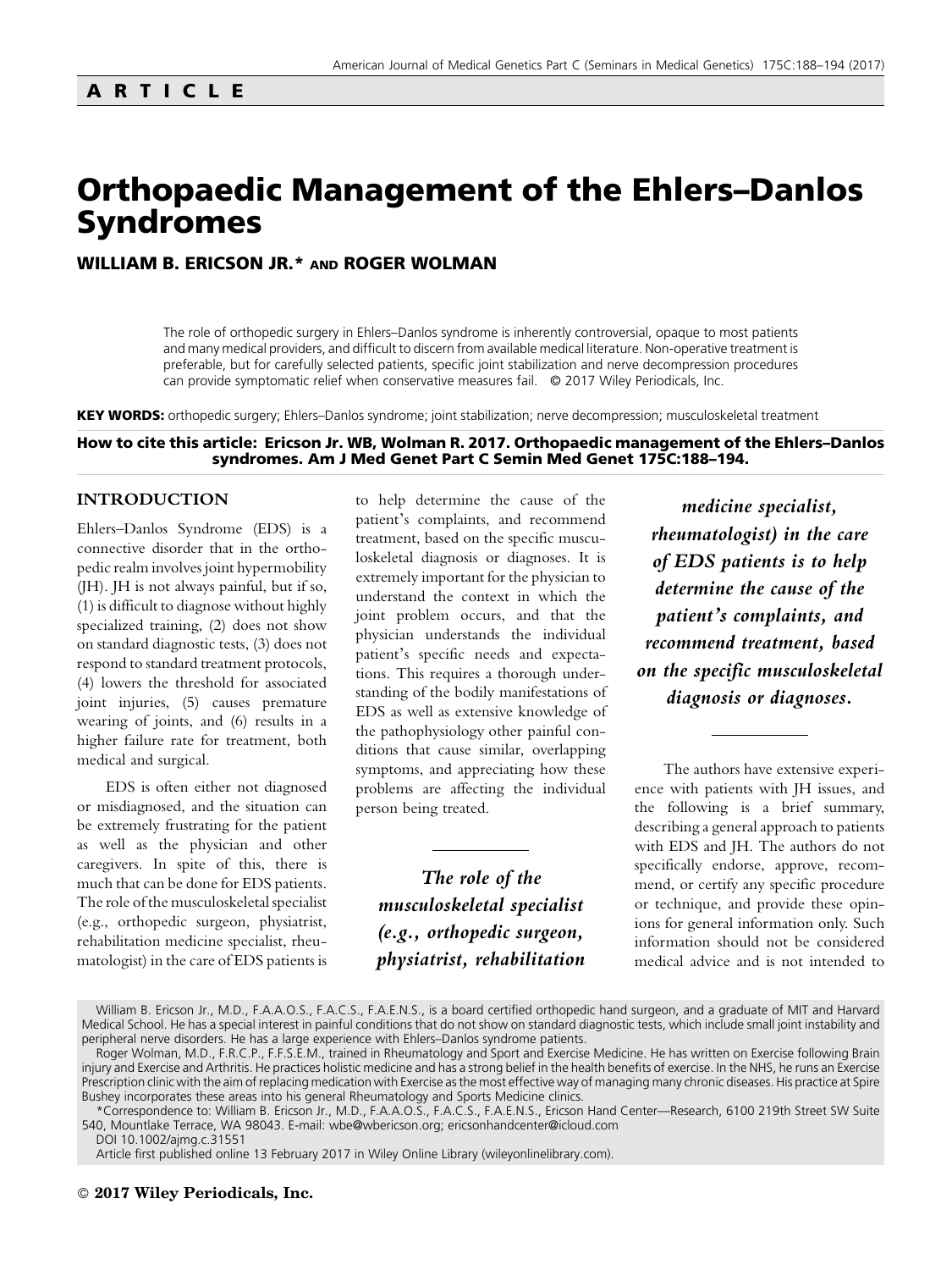replace consultation with a qualified physician. Complex musculoskeletal problems may best be served by a Multi-Disciplinary Team (MDT) approach including physicians (surgeons, rheumatologists, pain consultants), physiotherapists, occupational therapists, psychologists, and nurses. A coordinated team can help to plan management more effectively and can include a comprehensive inpatient (or outpatient) pain management program.

# MEDICAL LITERATURE

There is sparse information in the medical literature regarding the role of orthopedic surgery in patients with EDS, particularly successful surgery. For example, a recent review article on EDS in the Journal of Hand Surgery discusses the presentation of patients with EDS and reviews the phenotypes, but does not discuss any surgical procedures that might be appropriate for patients with EDS [Christophersen and Adams, 2014]. Many journal articles refer obliquely to the higher rate of complications, treatment failure, and patient/provider dissatisfaction with surgical intervention [Freeman et al., 1996] but often lack detailed analysis or explanation of why surgery did not go well [Weinberg et al., 1999]. Under the best of circumstances, it would be difficult to form discrete, reliable generalizations about the role of orthopedic surgery in EDS patients from the available medical literature. Determining the correct and complete diagnoses in an EDS patient can be a difficult task, and the risks of all of the known hazards of surgical intervention are distinctly higher in EDS patients.

The multiple forms of EDS also have widely varying clinical manifestations [Shirely et al., 2012], and there is inherent genetic heterogeneity that further complicates any attempt at abstraction of published data. There is also considerable unfamiliarity among medical professionals regarding the clinical history, physical exam, diagnostic testing, treatment, or long-term implications of joint instability. And, unfortunately, diagnosing joint instability is

not something that can be learned from medical literature or online courses; one must be educated by a hands-on approach, with direct physical contact.

Not all JH is related to EDS, and there is controversy regarding labeling EDS patients with their specific phenotype. It would be helpful in terms of tracking patients and further determining likely patterns of associated clinical problems to know their exact genetic group, but, in a practical sense, one must still deal with the involved painful joints, whether or not the group or subgroup is known. Labeling patients can increase their fear and anxiety, particularly when unfiltered information is freely available on the internet, and once labeled, the resulting bias can cause misinterpretation of subsequent symptoms by treating physicians for other conditions that may not be related to EDS.

# BASICS

The medical term for partial dislocation of a joint is "subluxation," and EDS patients have frequent subluxation and occasional dislocation of large and small joints. The asymmetric loading of the joint surfaces as the joint subluxes contributes to the early wear of the joint surface, and it takes very little injury to make a "loose" joint "loose and painful." At least some of the pain is from stretch receptors near the joints, and/or from swelling of the lining of the joints. This source of pain is not reflected by diagnostic studies, at least in the early stages, and physical examination for joint instability is not routinely taught outside of orthopedics, and is not taught consistently for all joints within orthopedics.

With JH and EDS, the joints are often painful long before there are radiographic changes; normal radiographs tend to mislead the physician(s). The first clue that there is a JH problem would be a painful joint with normal radiographs.

With JH and EDS, the joints are often painful long before there are radiographic changes;

normal radiographs tend to mislead the physician(s). The first clue that there is a JH problem would be a painful joint with normal radiographs.

In a sense, EDS causes premature aging of the musculoskeletal system. Many of the musculoskeletal problems that can afflict anyone, if they live long enough, occur simultaneously in EDS patients, at an earlier age, and unfortunately also tend to cause overlapping symptoms. It can be particularly challenging for a physician to "disambiguate" the root cause(s) of the patient's symptoms.

EDS patients often have nerve pain, presumed to be related to traction and/or compression of the peripheral nerves. This type of nerve problem does not typically damage the nerves, but causes pain where the nerves end, not where they are compressed, and unfortunately does not show on electrodiagnostic tests, and can be refractory to treatment. Referred pain from nerve problems can mimic joint pain from instability, and this feature of EDS/JH seriously complicates the lives of EDS patients and their physicians.

# CLINICAL PRESENTATION

EDS patients tend to present with multiple complaints, specifically vague, intermittent pain involving the limbs or spine. Doctors have a tendency to seek a simple, single diagnosis or unifying approach (the invocation of Occam's Razor), such as a attributing joint pain to a "sprain," even when there has been no injury per se, or invoking the label "fibromyalgia" when there is widespread pain. As the treatment fails, and diagnostic testing become more exhaustive but remains negative, patients often drift between different specialists rheumatology, neurology, orthopedics, pain management—without a firm diagnosis or successful treatment plan. Patients with EDS have increased rates of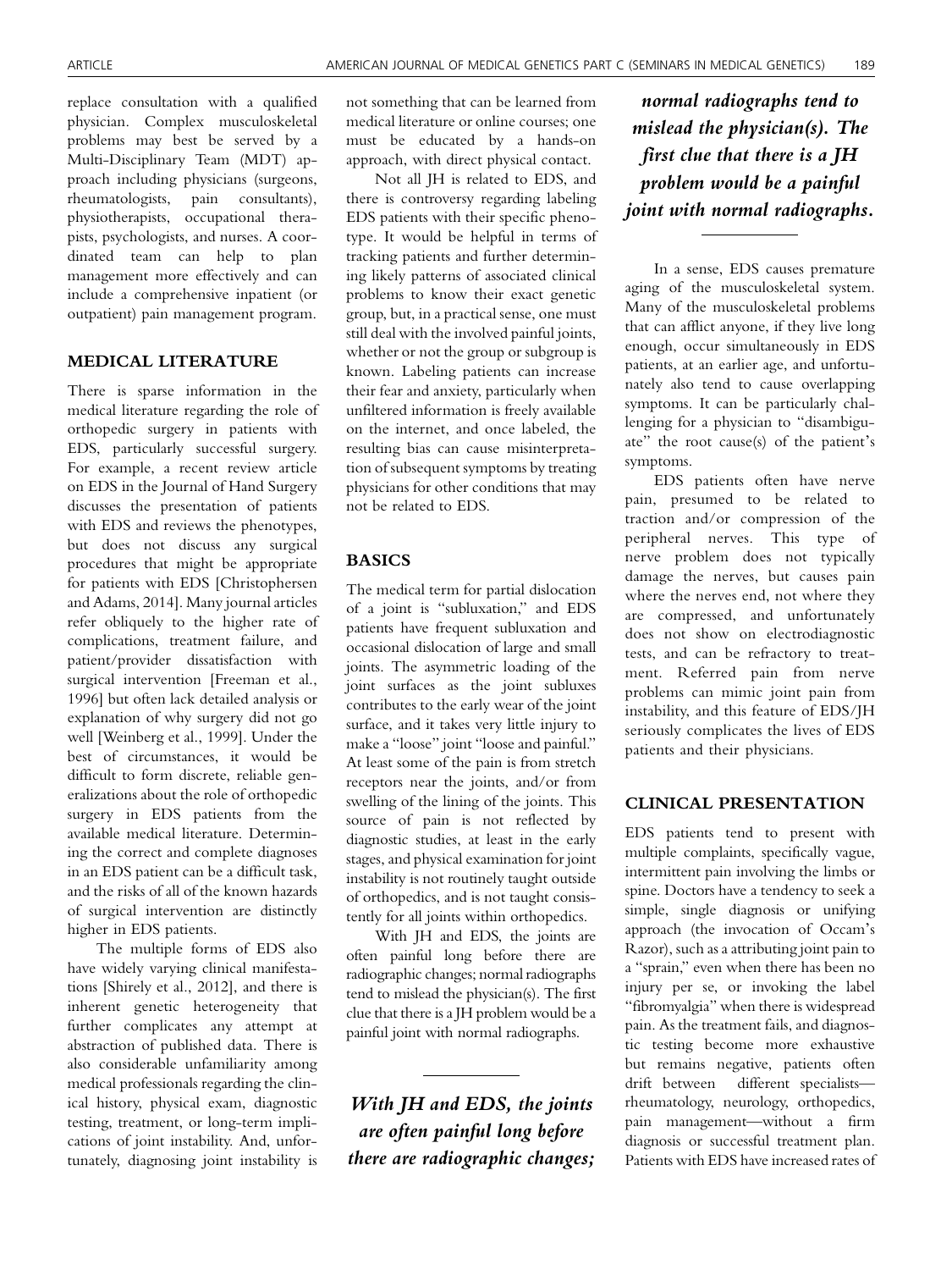clinical depression [Berglund et al., 2015], which can seriously complicate physician and patient interpretation of strictly subjective complaints. Patients with EDS are often labeled as the problem, rather than their arm or leg. Physician burnout (emotional exhaustion, depersonalization, and low job satisfaction) in orthopedic surgeons is endemic in the United States [Daniels et al., 2016], and is likely to have more of an impact on EDS patients, with their numerous, unexplained symptoms, and seemingly unsolvable problems.

Successful surgery in general depends on the correct diagnosis (or in the case of EDS patients, diagnoses), establishing realistic expectations, and superlative technical expertise. In EDS patients, it tends to be much harder to determine the exact cause or causes of the patients' pain, expectations of the patient and/or physician may be unrealistic, and technical difficulties can have much more serious consequences. In spite of this, for patients with painful instability of joints or peripheral nerve compression, surgery may be the only treatment that reliably results in persistent pain relief.

## PAIN RELIEF

Pain relief is a clear goal of every EDS patient. Surgery is often the last resort for EDS patients, and may be the only reasonable option for some conditions, such as wrist or thumb instability, but also may not be an option at all. For example, the tissues around an unstable joint may be so lax that NO surgical procedure will ever be successful. EDS patients have a higher incidence of bleeding complications, and wider scars, and less predictable healing. This does not mean they should not have surgery, but optimal treatment would include involvement of a surgeon with knowledge and experience specifically with EDS patients. Managing patients prior to considering surgical intervention is best performed by a comprehensive, multifaceted approach to care delivered by knowledgeable EDS providers.

Managing patients prior to considering surgical intervention is best performed by a comprehensive, multifaceted approach to care delivered by knowledgeable EDS providers.

# NON-SURGICAL TREATMENT OPTIONS FOR EDS PATIENTS

Generally speaking, non-surgical options for treatment of joint pain should be exhausted prior to recommending surgery. The following is a partial list of treatments that may help avoid the risks of surgery.

## Acute Pain

Pain may be from an acute event, or a chronic pattern. In the acute setting, the standard orthopedic "R-I-C-E" (Rest, Ice, Compression, Elevation) treatment is safe and can be effective. It is not particularly effective or practical in the chronic setting. Associated joint injuries such as anterior cruciate ligament and meniscal tears in the knee, labral and rotator cuff tears in the shoulder, wrist instability, thumb joint subluxation, labral tears in the hip, and lateral ankle ligament tears are much more common in the EDS patient population; the usual treatment options for any patient with an acute musculoskeletal injury are appropriate for most EDS patients.

# Chronic Pain

In the chronic setting, there are multiple options that may be effective. Patients and physicians would both appreciate an "oral medication" that results in effective pain relief, especially when diagnostic testing is normal but patients are obviously suffering. EDS patients often have multiple joints that are sore simultaneously, and a medication that reduced pain in all sore joints would be beneficial and desirable. Unfortunately, oral medication for EDS patients is problematic: Medications do not change the underlying cause of the pain, and often have side effects that negate their efficacy.

EDS patients often have a high incidence of gastroesophageal reflux [Castori, 2012], and often cannot take non-steroidal anti-inflammatory drugs (NSAIDs), or require a second medication (e.g., acid blocking, acid reducing, or antihistamine) to protect the stomach. Acetaminophen does not irritate the stomach, but is often insufficient for pain relief, and large doses can be toxic to the liver [Fontana, 2008]. Chronic use of opioid medications tends to result in tolerance and patients are at risk for dependence. Opioids are also central depressants, and tend to make postural issues worse, and can result in "central sensitization," where normal physical stimulus becomes interpreted as painful. There is also a growing legislative trend to restrict or suppress doctors from prescribing narcotics, owing to the recent rapid increase in fatal overdoses. Gabapentin and Pregabelin are similar and also anxiolytic, but associated with weight gain. Naltrexone has been used off-label for chronic pain with some success [Younger et al., 2014].

"Splints" can be quite helpful for specific types of joint instability. Several splint manufacturers make braces for most large joints, including the spine, which can be extremely helpful as part of a coordinated treatment program. Splints limit joint motion, and can therefore limit pain, but may or may not result in increased stability, and if used consistently can make muscles weaker through disuse. Special purpose finger splints are particularly effective for "Swan Neck" hyperextension deformities of the finger proximal interphalangeal (PIP) joints, and can also be effective in many patients for the thumb metacarpal–phalangeal (MP) and carpal–metacarpal (CMC) joints.

"Physical therapy" and "exercise" programs are essential components to successful pain relief in patients with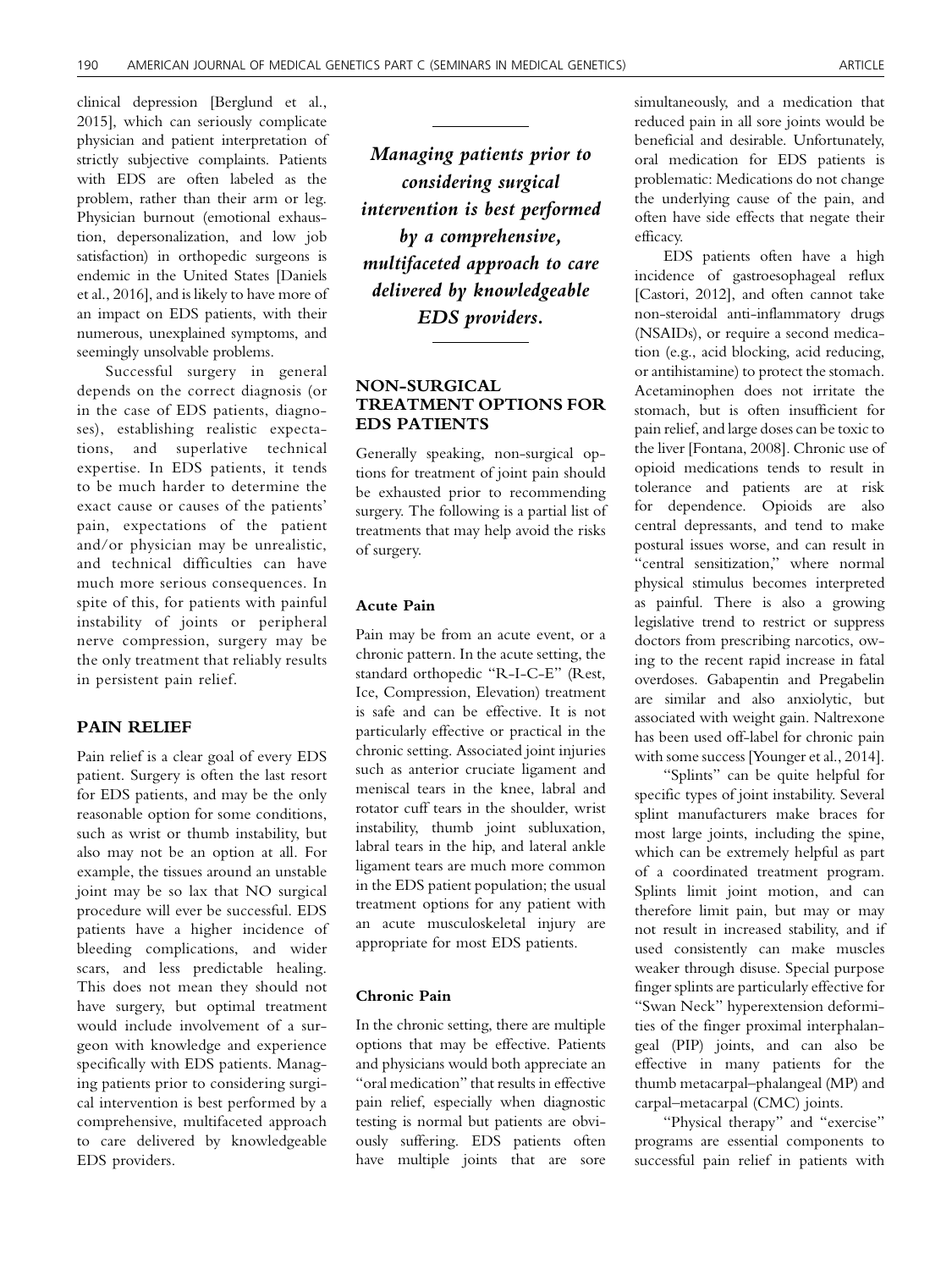EDS (See also "The Evidence-Based Rationale for Physical Therapy Treatment of Children, Adolescents and Adults Diagnosed With Joint Hypermoblity Syndrome/Hypermobilie Ehlers–Danlos Syndrome" by Engelbert et al., this issue). Exercises that emphasize low-impact, isometric and eccentric strengthening, proprioception, and improved posture can be extremely helpful. Physical therapy can be used effectively to increase core muscle strength, and to stabilize specific joints such as the spine, shoulder, and knee. Exercise programs, often self-directed, that do not take into account that EDS patients have loose joints but tight muscles are doomed to failure. Exercise programs that emphasize "range of motion" exercises or repetitive, forceful actions such as "work hardening" are inappropriate and can make patients' joint symptoms worse.

Exercises that emphasize low-impact, isometric and eccentric strengthening, proprioception, and improved posture can be extremely helpful. Physical therapy can be used effectively to increase core muscle strength, and to stabilize specific joints such as the spine, shoulder, and knee.

"Dietary considerations" are becoming more important and the socalled "anti-inflammatory" diets are in vogue these days. There may be clearer indications for specific dietary recommendations in the future. "Weight control" is a major imperative for any patient with EDS. "Bone health," with adequate calcium intake and appropriate vitamin D levels, is very important. Exercise is also an important component of bone health, but is problematic as physical activities can easily exacerbate pain related to instability.

# SURGICAL TREATMENT OPTIONS FOR EDS PATIENTS

EDS patients are at increased risk from any form of surgery, and the outcomes are less predictable. The decision to recommend an orthopedic operation needs to be carefully considered, ideally through close collaboration between the patient, the musculoskeletal physician, the orthopedic surgeon, and the multidisciplinary team.

Surgery is an option for a select number of specific conditions in EDS patients, but there remains very little in the surgical literature to support this approach. The rate of failure of surgical intervention is clearly higher in EDS patients, particularly for conditions where ligaments are repaired, but another cause of failure is the fundamental assumption errors that are made during the diagnostic process. That is to say, the cause of the patient's pain was something other than what was operated on. In the opinion of one author (Ericson), this is particularly true in the upper extremity. This type of error is more likely to occur when the patient and his/her concerns are not the complete focus of the medical appointment.

In spite of this, EDS patients have multiple problems for which surgery may be the only reasonable option, if the diagnosis can be made correctly. With upper extremity surgery, at least in one author's experience (Ericson), most EDS patients do not have significant problems with wound healing or bleeding. Scars tend to be wider, so smaller

incisions are advisable. Joint stabilization procedures in EDS patients have a higher rate of recurrence of instability, but it is lower for non-weight bearing joints such as the wrist and thumb. The lower extremity is less forgiving. Normal diagnostic tests and a higher failure rate should not preclude surgical intervention in the EDS population, but serious prudence is advised.

## Cervical Spine

Craniocervical instability and Arnold– Chiari malformation may absolutely require surgical intervention. Upright MRIs are advisable when evaluating the cervical spine. Cervical spondylosis is common, and discectomy and fusion may be necessary. However, making one segment of the spine rigid tends to increase the load at each end of the fusion site, and "next-segment" disease has a much higher incidence in patients with JH. Minimally invasive techniques, when appropriate, are preferred. JH is a relative contraindication for artificial disks.

# Thoracic Outlet

Thoracic outlet "symptoms" are common in EDS patients, and are often related to Thoracic Outlet Syndrome (TOS). The thoracic outlet is the space where nerves and blood vessels to the arm pass from the neck/chest area into the arm. The nerves in this area are subject to compression from the anterior scalene and pectoralis minor muscles, and the 1st rib. They are also subject to tension from inferior shoulder subluxation in patients with JH (causing thoracic outlet "symptoms" related to posture and joint laxity). Compression and/or tension on the nerves in this area cause symptoms where the nerves end, not where they are pinched or pulled. The result is vague hand/arm pain that unfortunately overlaps with the other areas that tend to be painful in patients with loose joints. Physical therapy is essential for this condition. Botox injections into the anterior scalene or pectoralis minor muscles can give tremendous relief if the patient has

<sup>&</sup>quot;Local anesthesia" injections can be helpful in determining the source of pain. It should be noted that the most common forms of local anesthesia, xylocaine, and bupivacaine, are now known to be specifically and highly cytotoxic to chondrocytes [Chu et al., 2010], and ropivacaine should be used preferentially for intra-articular injections. EDS patients are often resistant to lidocaine and bupivacaine [Hakim et al., 2005], a fact underappreciated by most physicians. Anecdotally, carbocaine tends to work better in EDS patients.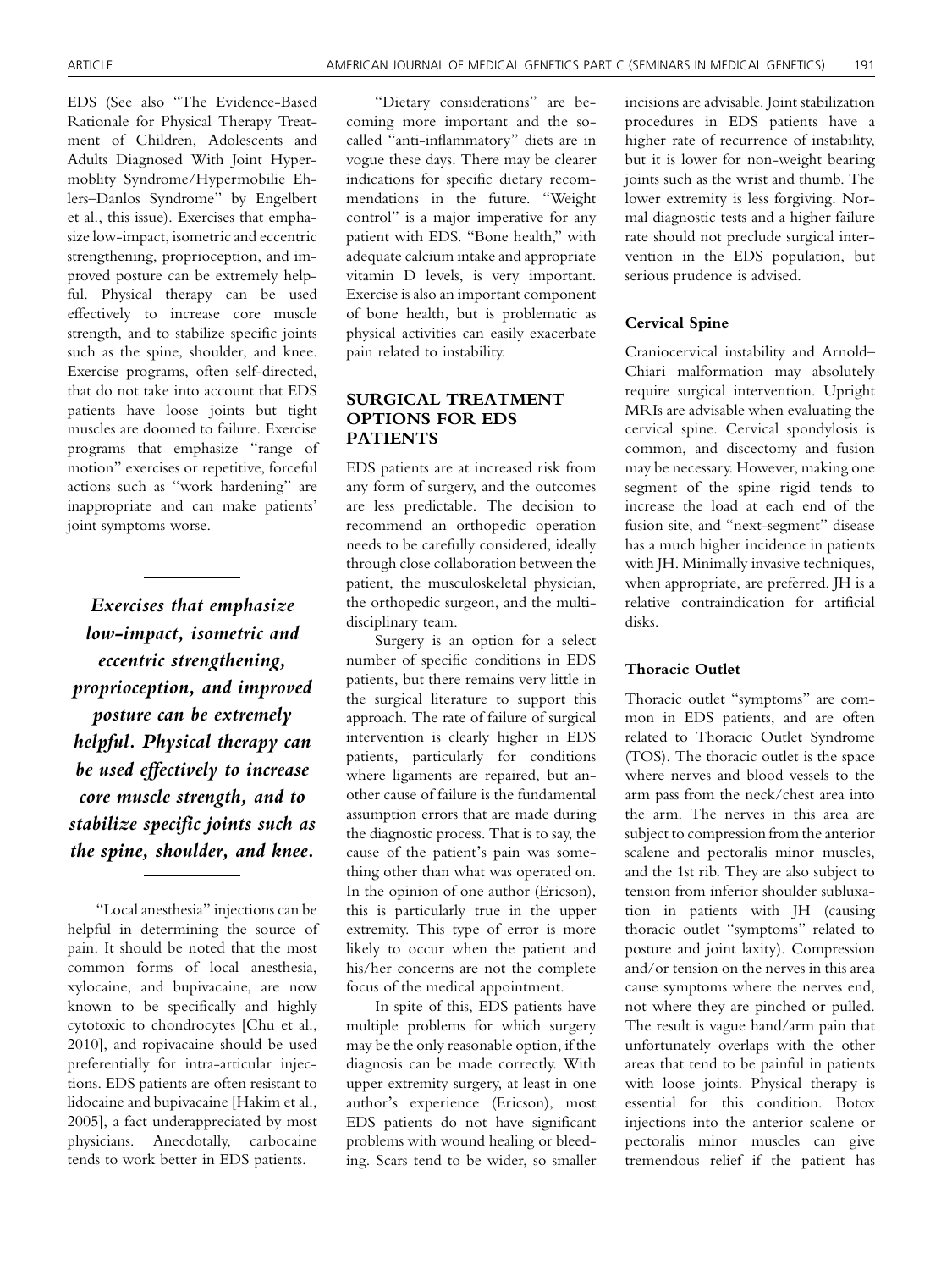TOS. Surgery may be indicated in recalcitrant cases, but detaching stabilizing muscles in loose-jointed patients can definitely make patients worse. TOS is an inherently complex and controversial topic in the medical community [Moore, 1986; Parker and Parker, 2002; Wehbe, 2004; Illig et al., 2013] and seriously complicates the lives of many patients with EDS.

## Shoulder

Shoulder instability is a very common problem in EDS patients, but fortunately responds well to physical therapy in most patients. The goal of therapy is to increase the resting tone of the rotator cuff muscles, without overpowering the deltoid, which can cause bursitis and/or impingement. Radiographs and MRI are typically normal. Surgery in the form of a Neer Inferior Capsular Shift can be extremely helpful in stabilizing the shoulder [Neer and Foster, 1980; Pollock et al., 2000]. Possible complications include recurrent instability, and joint stiffness. In patients with very, very loose shoulders this procedure has a high failure rate and should be approached cautiously.

Rotator cuff and labral tears are not uncommon and are more likely in patients with excess joint motion. Surgery is indicated for full thickness tears that remain painful. Possible complications include recurrent tears and joint stiffness.

#### Elbow

Both lateral and medial humeral epicondylitis are more common in EDS patients. Radial tunnel syndrome is also very common in EDS patients. These problems often resolve spontaneously or with physical therapy or other modalities, such as Platelet Rich Plasma (PRP) injections [Rabago et al., 2009; Glanzmann and Audige, 2015], but when persistent and refractory to other treatment modalities, surgery can be a reasonable option. Literature support is lacking. Posterolateral rotatory instability of the elbow may also be an issue in patients with JH and EDS.

### Wrist

Wrist pain is a common complaint in EDS patients. EDS patients tend to have unstable ankles, knees, and hips, and frequently fall on their outstretched hands. This wrist trauma can convert loose wrist joints into painful loose wrist joints. Physical therapy and hand exercise often make this type of wrist pain worse. Surgical stabilization of the wrist works reasonably well for radiocarpal, midcarpal, and distal radioulnar joint instability [Büchler, 1996]. Intercarpal fusions have a role, but can create load imbalance and loss of motion that can also be painful. Painful instability of the pisiform is common, and responds well to surgery. Proximal median nerve entrapment causes intermittent severe wrist pain with pronation, and can be treated successfully with surgery if the diagnosis can be made.

## Thumb

Thumb problems are almost universal in EDS patients. A painful unstable nonarthritic thumb CMC joint can be stabilized surgically, with a good prognosis [Eaton and Littler, 1973]. Unfortunately, radiographs do not correlate with symptoms [Hoffler et al., 2015], and patients must be examined carefully by specialists with extensive subspecialty training. Thumb MP joint hyperextension instability can be treated with soft tissue stabilization and/or extensor pollicus brevis tenodesis, or more reliably with arthrodesis. Painful clicking at the thumb interphalangeal joint is caused by sesamoiditis, and is treated with sesamoidectomy.

#### Fingers

Hyperextension of the proximal interphalangeal joints of the fingers is common in EDS patients. This may be entirely asymptomatic. If painful, or if the fingers catch or lock because of this, digital Figure-of-eight splints are extremely helpful. Surgery is an option if the splints fail, but this type of surgery is technically challenging and has a higher failure rate. Tendinopathies that can

occur in anyone [Adams and Habbu, 2015] can also be present in EDS patients, and respond well to surgery, if necessary and the diagnosis is correct.

#### Lumbar Spine

Lumbar spondylosis is common, and spine surgery in terms of laminectomy or fusion is not uncommon. Cauda Equina Syndrome is a concern for any patient with EDS or JH who presents with severe back pain and radicular symptoms, particularly with leg weakness or perineal numbness, incontinence or sudden onset of sexual dysfunction. This can require emergency surgery to prevent permanent paralysis and loss of bladder/bowel control.

### Hip

Hip pain is common in EDS patients. Lateral hip pain is common and may occur as a result of the iliotibial band subluxing over the greater trochanter. This often produces a painful, loud clunking sensation (which the patient often interprets as the hip dislocating). This can lead to trochanteric bursitis which makes if difficult for patients to sleep on their sides. This may show edema in the bursa on MRI, and usually responds to physical therapy and steroid injections (which should be avoided if possible). In recalcitrant cases, endoscopic surgery can give tremendous relief, if the diagnosis is correct [Redmond et al., 2016]. Labral tears are much more common in EDS patients, and hip arthroscopy to remove or repair this type of tear can give tremendous relief of pain, although long term evidence for this procedure is lacking. Sacroiliac (SI) joint instability is very common in EDS patients, and presents as vague low back/ pelvic pain. This often responds well to physical therapy, if the diagnosis is made. Prolotherapy for isolated SI joint instability can be helpful but remains controversial. Braces to stabilize the SI joint can be helpful for episodic pain. Surgery for SI joint instability is rarely necessary but can give immediate and permanent relief of pain. Hip pain may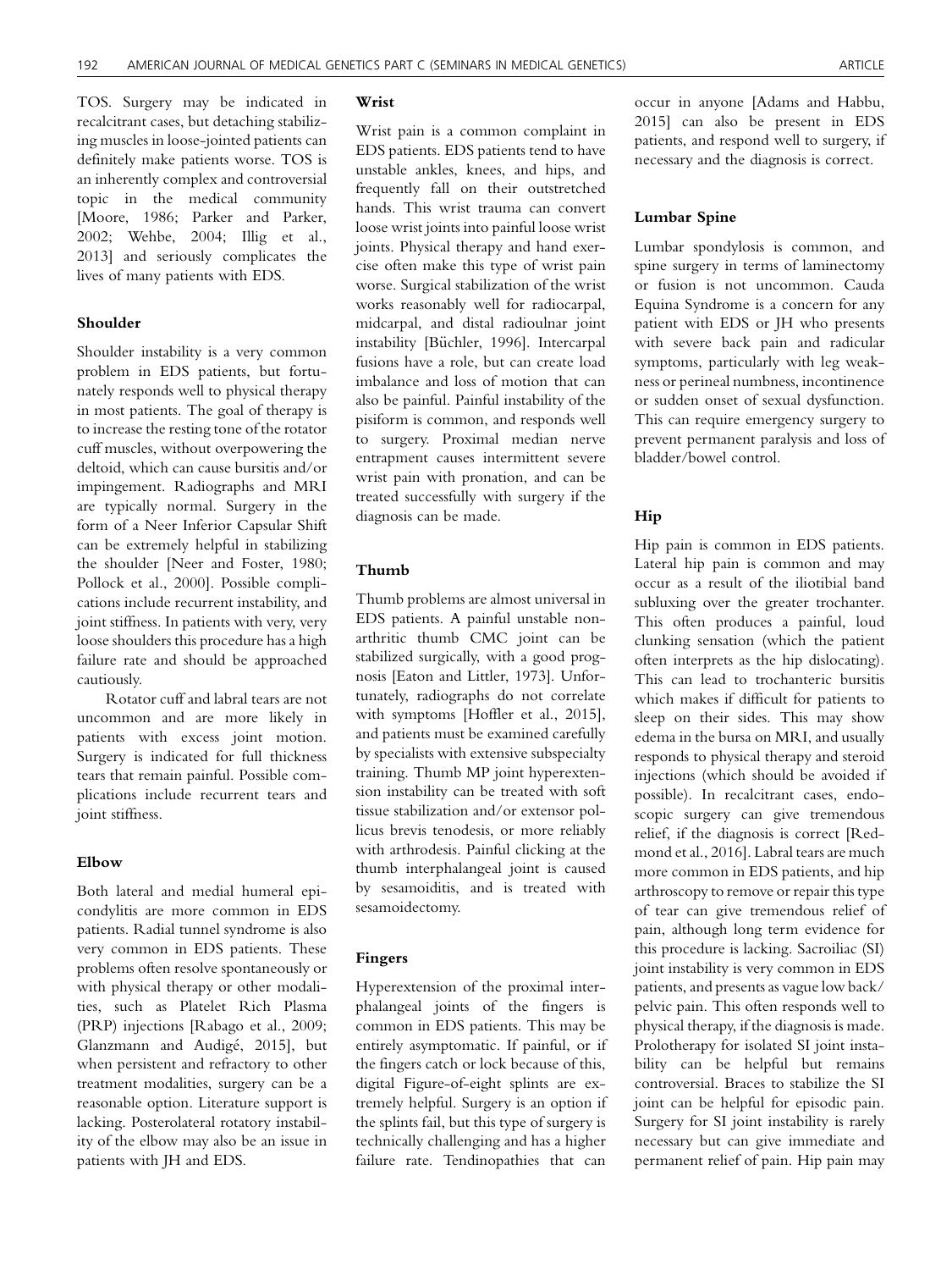also be radicular pain from disk failure at L4–L5. If the radiographs and/or MRI of the hip are normal, the pain is likely referred pain from the lumbar spine. In this setting, if the lumbar spine is normal, the patient could also have Piriformis syndrome, which usually responds to physical therapy or chiropractic are if the diagnosis is made.

Hip pain is common in EDS patients. Lateral hip pain is common and may occur as a result of the iliotibial band subluxing over the greater trochanter. This often produces a painful, loud clunking sensation (which the patient often interprets as the hip dislocating). This can lead to trochanteric bursitis which makes if difficult for patients to sleep on their sides.

#### Knee

Knee instability is common in EDS patients, particularly patella subluxation or patella dislocation. This usually responds to physical therapy and occasionally requires a knee support. This can eventually lead to premature patellofemoral arthritis. This excess motion at the knee can also results in a much higher incidence of meniscal tears and ligament tears. Surgery can be utilized in these cases to restore the anatomic relations. Physical therapy can be quite helpful in creating dynamic stability of the knee joint. Advances in implant design have made surgery a more viable option for patellofemoral arthritis [Shaner and Lonner, 2015].

### Ankle

Ankle instability is a common problem with EDS patients. The ankle tends to give out on uneven ground, and often causes falling. The ankle may also be injured by the fall, and can become more unstable. Ankle braces and orthotics work reasonably well in many patients, but are cumbersome. Soft tissue procedures around the ankle have a high failure rate, and wound problems are common. Malalignment of the hindfoot can result in imbalance that exacerbates any underlying knee, hip or back instability or malalignment. Physical therapy and orthotics are the mainstay of treatment, but talotarsal stabilization surgery can be helpful [Graham, 2015].

## Foot

Bunions are common in EDS patients. If the bunion is not painful it should best be left alone. Metatarsalgia is also common. Steroid injections may seem like a good idea for metatarsalgia, but will often weaken the soft tissues and make this problem worse. Orthotics are the mainstay of treatment for foot deformities.

## Nerve

Peripheral nerve problems are common in EDS patients. Decompressive surgery for peripheral nerve compression is extremely reliable if the diagnosis is correct. Unfortunately, EDS patients often present with multiple, simultaneously overlapping nerve complaints, and sorting out the cause of the nerve complaints can be tedious, time-consuming, and resourceintensive. Electrodiagnostic studies are often ordered to assess for nerve damage, but are not helpful when the results are normal, which is common. Understanding the contribution of the patient's cervical spine and thoracic outlet to their nerve complaints is advised as a starting point.

## SUMMARY

EDS results in a tendency toward premature wear of all the major joints in the body, without causing diagnostic tests to become abnormal. Painful joint instability usually responds to conservative treatment. If this is unsuccessful, it can dramatically to surgical intervention, if the correct diagnosis can be made and the right patient population is selected. Peripheral nerve compression also responds well to surgical decompression, if the correct diagnosis can be made. With multiple overlapping complaints that are linked anatomically, it is no wonder that patients and providers struggle to provide answers and solutions. Successful treatment of EDS patients requires the caregivers to have extensive knowledge of anatomy and physiology, as well as treatment options, including surgery, and extensive resources in terms of diagnostic testing, physical therapy, and consultation/coordination of treatment with knowledgeable providers.

# **REFERENCES**

- Adams JE, Habbu R. 2015. Tendinopathies of the hand and wrist. J Am Acad Orthop Surg 23:741–750.
- Berglund B, Pettersson C, Pigg M, Kristiansson P. 2015. Self-reported quality of life, anxiety and depression in individuals with EDS: A questionnaire study. BMC Musculoskelet Disord 16:89(1–5).
- Büchler U, editor. 1996. Wrist instability. Federation of European Societies for Surgery of the Hand. St. Louis, MO: Mosby.
- Castori M. 2012. Ehlers–Danlos syndrome, hypermobility type: An underdiagnosed hereditary connective tissue disorder with mucocutaneous, articular, and systemic manifestations. ISRN Dermatol 2012: 751768.
- Christophersen C, Adams J. 2014. Ehlers–Danlos syndrome. J Hand Surg 39:2542–2544.
- Chu CD, Coyle CH, Chu CT, Szczodry M, Seshadri B, Karpie JC, Cielalk KM, Pringle EK. 2010. In vivo effects of a single intraarticular injection of 0.5% bupivacaine on articular cartilage. J Bone Joint Surg Am 92:599–608.
- Daniels AH, DePasse JM, Kamal RN. 2016. Orthopaedic surgeon burnout: Diagnosis, treatment, and prevention. J Am Acad Orthop Surg 24:213–219.
- Eaton RG, Littler W. 1973. Ligament reconstruction for the painful thumb carpometacarpal joint. J Bone Joint Surg Am 55:1655–1666.
- Fontana RJ. 2008. Acute liver failure including acetaminophen overdose. Med Clin North Am 92:761–794.
- Freeman RK, Swegle LE, Sise MJ. 1996. The surgical complications of Ehlers–Danlos syndrome. Am Surg 62:869–873.
- Glanzmann MC, Audige L. 2015. Efficacy of platelet-rich plasma injections for chronic medial epicondylitis. J Hand Surg Eur Vol 40:744–745.
- Graham ME. 2015. Extra-osseous talotarsal stabilization: An overview. Podiatr Manage: Innov Podiatr Surg 105–113.
- Hakim AJ, Grahame R, Norris P, Hopper C. 2005. Local anesthetic failure in joint